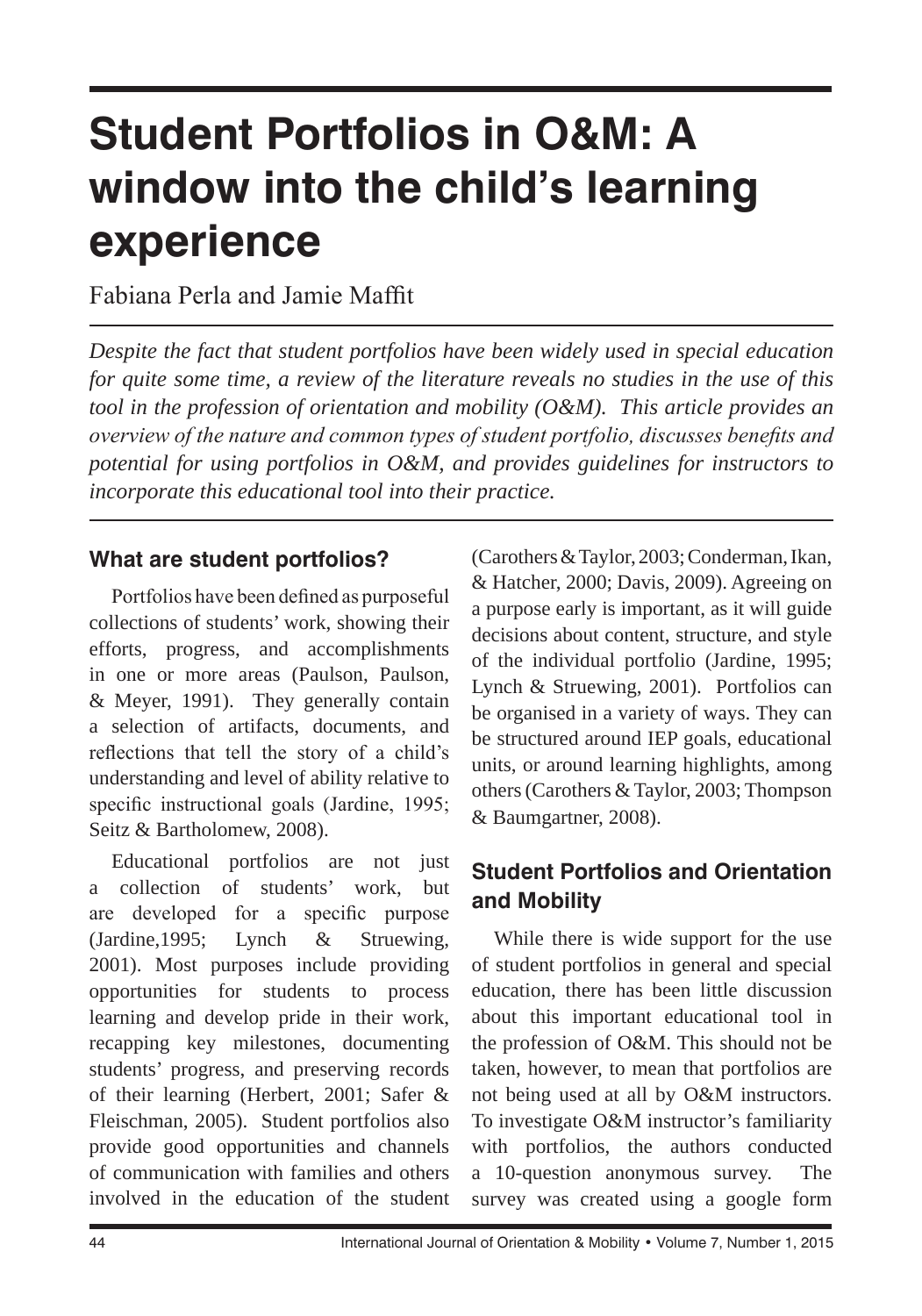and emailed to two main O&M Listservs (AERBVI and BlindCanadians). A total of 42 responses were obtained. Survey questions asked respondents whether or not they used portfolios with O&M students, why or why not, formats used (for e.g., paper, audio, multimedia) and perceived benefits and challenges of using portfolios. Respondents were also asked about their students' and students families' response to O&M portfolios.

When asked if they had experience using portfolios, 18 of 42 survey respondents answered affirmatively (43%), and 12 of those reported experience using portfolios specifically for O&M (29%). Respondents reported using portfolios to share information at Individualised Educational Plan (IEP) meetings, as well as to facilitate communication with families (Figure 1). The most frequently portfolio format reported was paper, followed by electronic and multimedia. Interestingly, no survey respondents reported using audio format (Figure 2).



**Figure 1.** Portfolio use in O&M.



**Figure 2.** Portfolio formats used.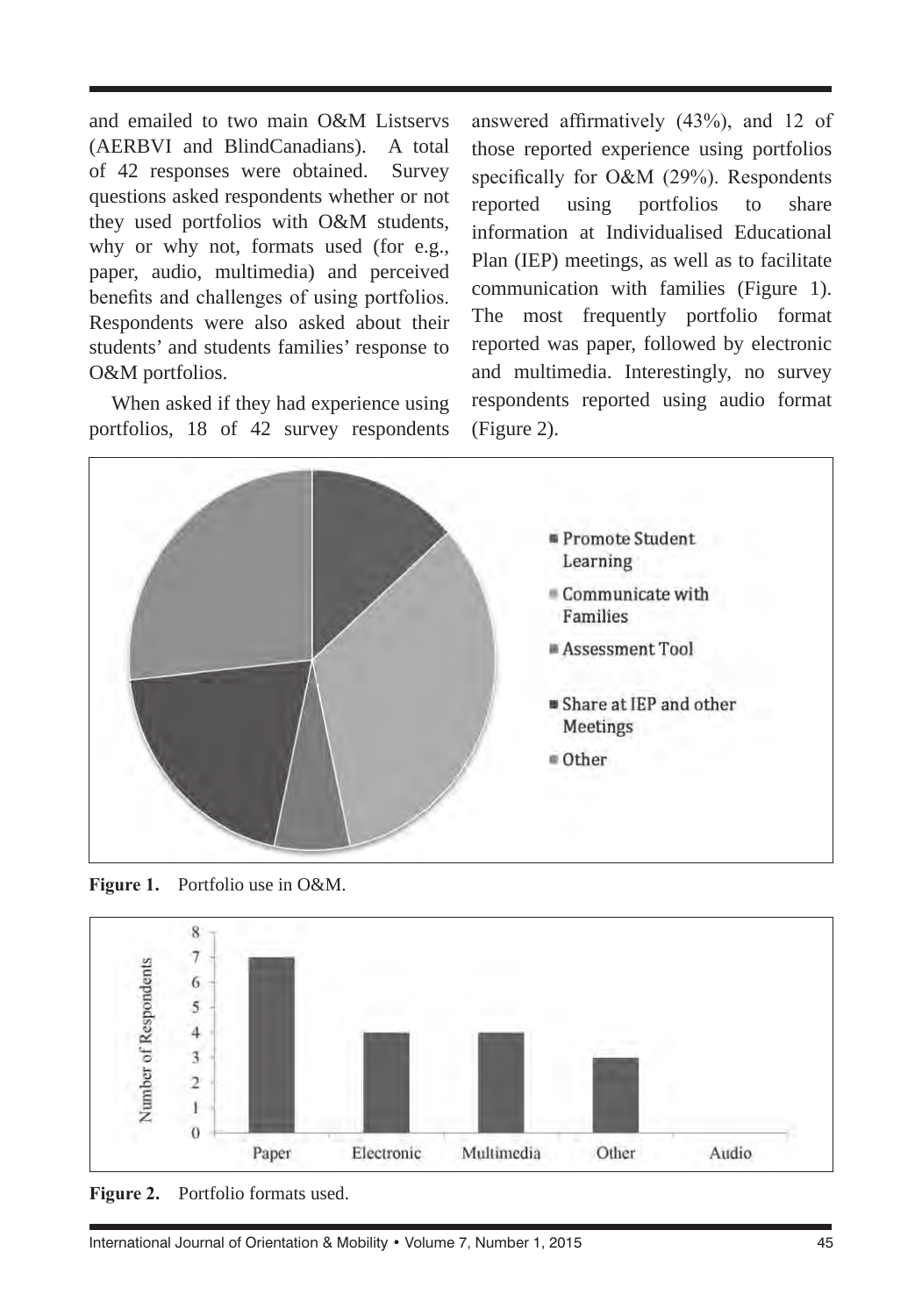Considering the nature of student portfolios and their potential benefits to students and families, it becomes apparent that they are well suited to enhancing the O&M experience:

- O&M instruction takes place in natural environments and involves functional tasks. O&M work samples (e.g., photos, videos, maps) are a treasury of authentic work, making them ideal artifacts for a portfolio (Lynch & Struewing, 2001).
- Unlike other education subject areas, the content of O&M lessons is typically not captured or documented for families and/or other professionals. Portfolios help make O&M more concrete for those who may have difficulty understanding the scope and nature of what occurs during instruction.
- Portfolios are helpful tools for students to communicate what they are learning in O&M, and can assist them in sharing their progress at IEP meetings (Fazzi & Petersmeyer, 2001; Juniewicz, 2003; Zatta & Pullin, 2004).
- Mobility instructors often do not have the opportunity to interact with families on a regular basis, but can use portfolios to enhance communication and share students' learning (Carothers & Taylor, 2003; Davis, 2009; Englund, 2009).
- When mobility instructors work with students for long periods of time, they can use portfolios to document student growth over a number of years. This is particularly important when documenting acquired skills and concepts for students who move at a slower pace, as it serves to illustrate longitudinal progress that may not

be readily understood or recognised (Carothers & Taylor, 2003).

- When structured around the student's IEP goals, portfolios are valuable tools for self or shared assessment of progress (Thompson & Baumgartner, 2008).
- O&M portfolios can be used as a resource for the student, containing useful information for example, ordering canes and cane parts, maps, routes to various destinations, useful numbers or websites related to public transportation (Fazzi & Petersmeyer, 2001).
- Portfolios provide opportunities for collaboration when done in conjunction with other professionals also working with the child, such as a shared portfolio between the teacher for the vision impaired and the O&M instructor (Marian, Browne, & Wallin, 2006).
- Portfolios provide a unique opportunity for children to express their individuality. Figure 3 illustrates the way the same task was approached and documented differently by two different students (i.e., comparing a variety of cane tips).
- O&M portfolios can assist students transition from one mobility instructor to another, as they contain records of skills, concepts, and strategies previously worked on.

# **O&M Portfolios and shared ownership**

Above all, portfolios have the potential to motivate and promote student cognitive engagement (i.e., learning through reflection and self-assessment) (Davis, 2009; Thompson & Baumgartner, 2008). Students who use portfolios have been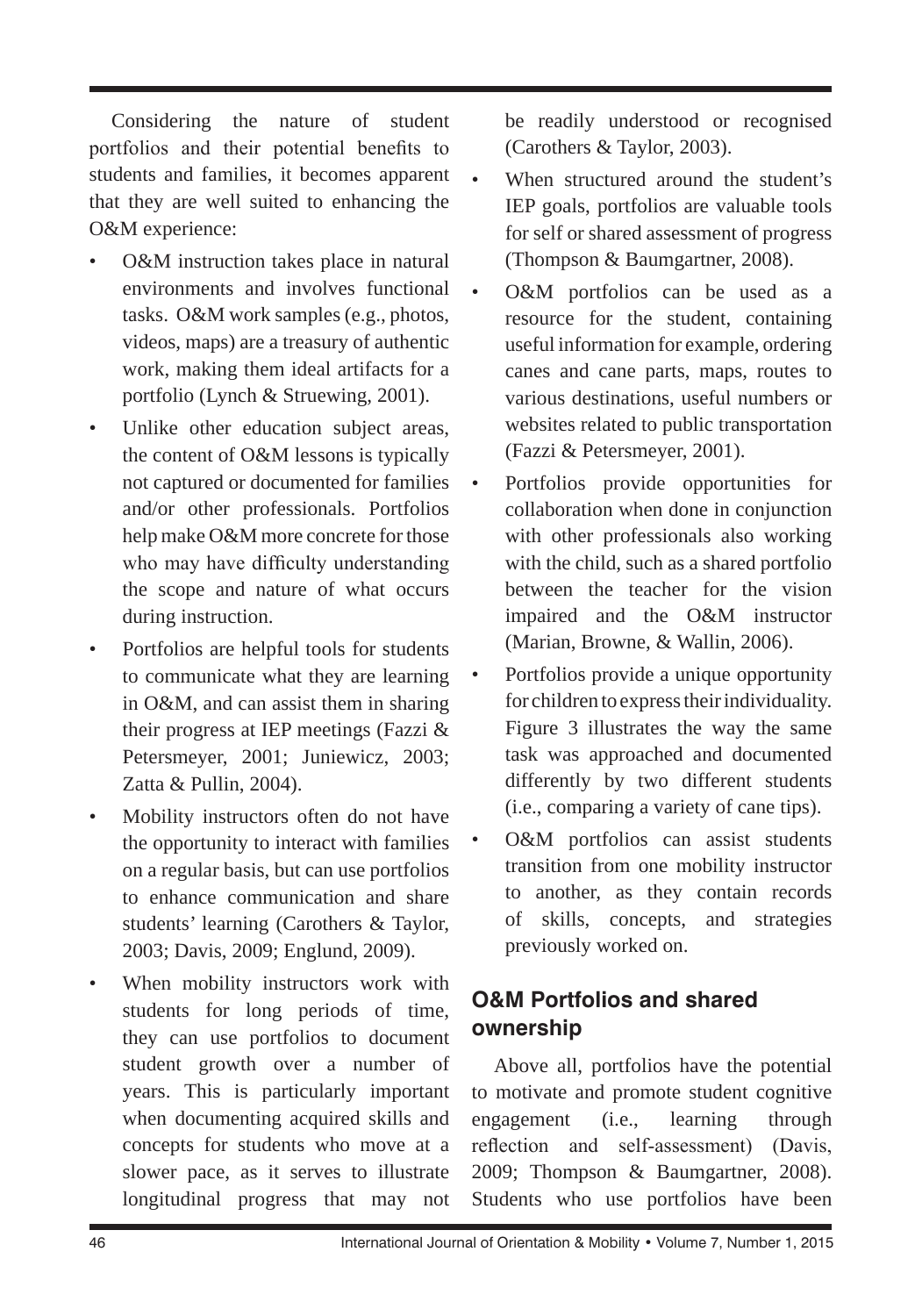

Figure 3. Cane tip artifacts.

shown to be more accountable and more likely to develop ownership of their learning experience (Conderman, Hatcher, & Ikan, 1998, Herbert, 2001; Lynch & Struewing, 2001). The process of documenting learning experiences for inclusion in a portfolio generates the kind of rich discussion and cognitive engagement that are the centre of student ownership (Perla, 2009). In one example, a 10-year-old child documented "lessons learned" from his first drop off experience (Figure 4). Later on, he added a caption on the margin of an earlier entry reflecting on his experience learning to use a long cane (Figure 5).

Literature and anecdotal records suggest that families are generally positive about the use of portfolios (Juniewicz, 2003, Thompson & Baumgartner, 2008) and are interested in contributing (Figure 6).

Respondents to the authors' survey reported overwhelmingly positive family reaction to O&M portfolios: "Families like seeing what the student does on lessons;" "…they like the feedback and understanding of goals;" "They love it, it makes skills that seem abstract to them come to life;" "Families love to see what their student can do!" "Supports family investment in tools for independence;" and "They found it interesting to see progress," among others.

Students' response to O&M portfolios was also positive according to the professionals surveyed: "Students enjoy putting together a portfolio about themselves;" "Most students really like the process of putting the project together!" "They like being able to reflect on their learning and are proud of the finished product;" and "Took pride in work," among others. Two survey respondents reported that students were less positive about portfolios when they required work outside of O&M class or when perceived as too much homework.

## **Getting started- A beginner's guide to O&M Portfolios**

For those with no prior experience with student portfolios, the following guidelines may serve as a starting point: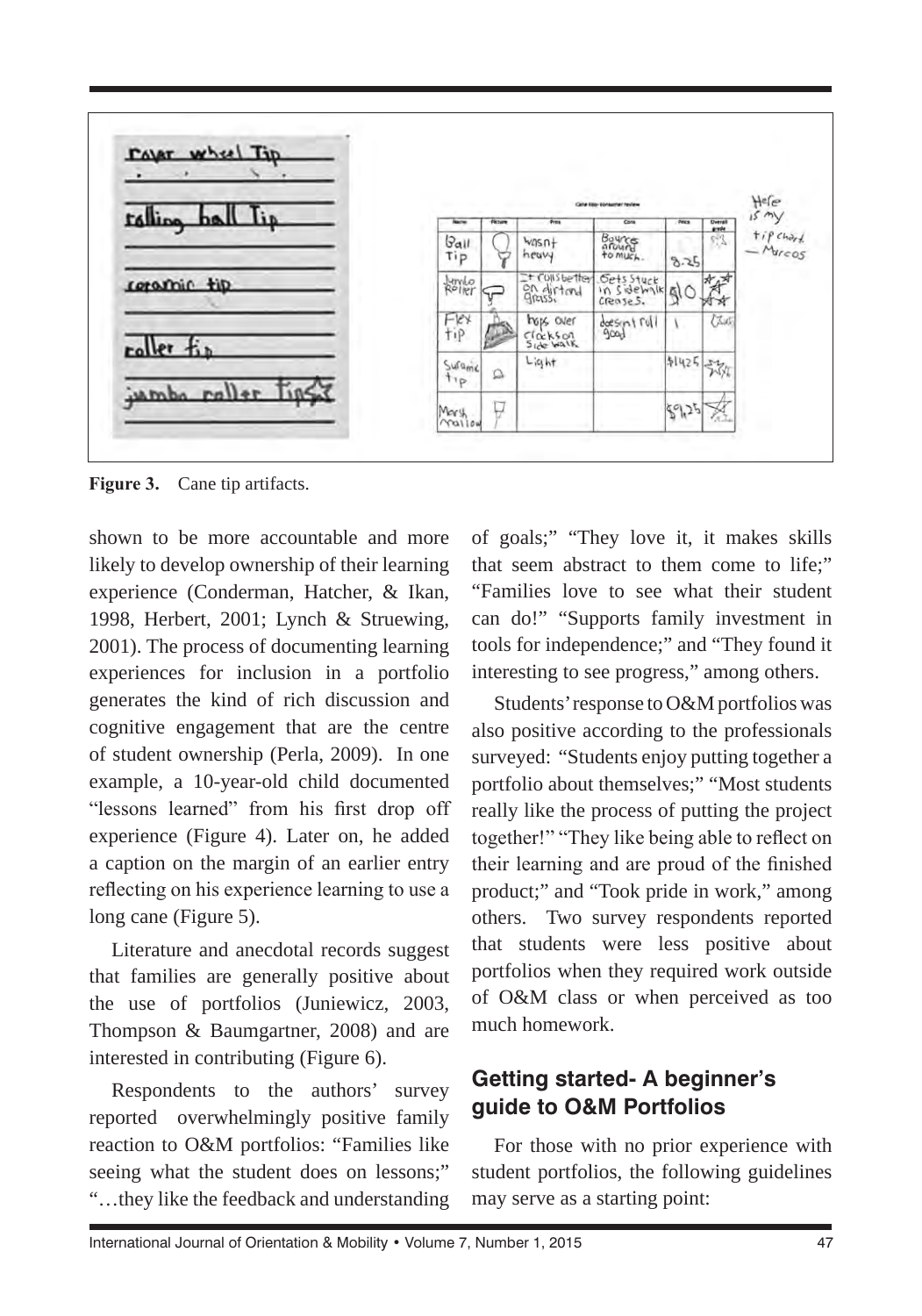

**Figure 4.** Student engagement.



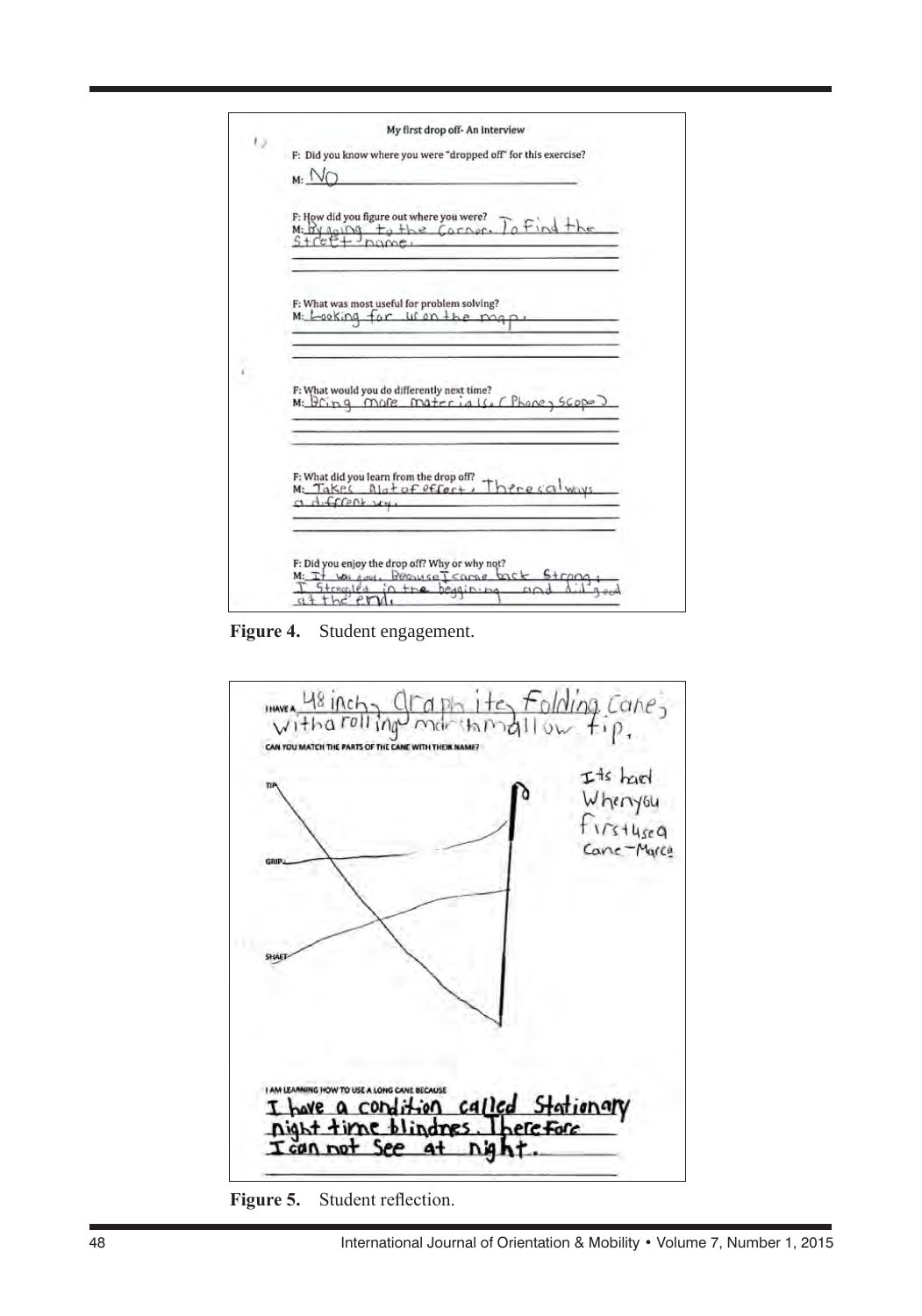|  | Name: $K$                                                                                                                                  |
|--|--------------------------------------------------------------------------------------------------------------------------------------------|
|  | Date: $1 - 14 - 15$                                                                                                                        |
|  | Comments or questions on my portfolio:                                                                                                     |
|  | I think this portfolio is wonderful, youput<br>of hard work into it. I am very provident                                                   |
|  | Keep up the good work.                                                                                                                     |
|  | Name: M                                                                                                                                    |
|  | Date: $1 - 14 - 15$                                                                                                                        |
|  | Comments or questions on my portfolio:                                                                                                     |
|  | The particle has a good but of information in<br>see how for the frances has come. I were to<br>there is going to be any more peripherican |
|  |                                                                                                                                            |

**Figure 6.** Family engagement.

- $\checkmark$  Decide on the purpose of the portfolio. Will it be used primarily to assess O&M progress, to communicate with others, showcase student's work, or as a student resource file?
- $\checkmark$  Determine whether the portfolio will be year-long or focused on a particular area/topic?
- $\angle$  As much as possible, include the child in the decision-making process to promote student ownership.
- ✓ Allow for expression of student individuality in the selection of the portfolio media. Does the child prefer to work on paper, electronic, or other media? Would the child like to include photos or videos in their portfolio? When offering choices, consider what resources are available, time allotted to the project and skill set of both the student and instructor.
- ✓ Communicate with others about the project and discuss possible ways of participating. For example, families may write comments or questions, report a family outing that relates to O&M, note observations regarding progress at home, or simply review the portfolio with the child regularly to find out what they are working on.

#### **Conclusion**

O&M portfolios can be windows into the students' experience and provide families and professionals with opportunities to better appreciate the effort, progress, and meaning each child derives from his/her individual learning process. Students can benefit too. Documenting and discussing their O&M experience fosters the development of selfreflection and a sense of shared ownership of their learning.

While portfolios can be valuable tools for O&M instruction, they do not need to be an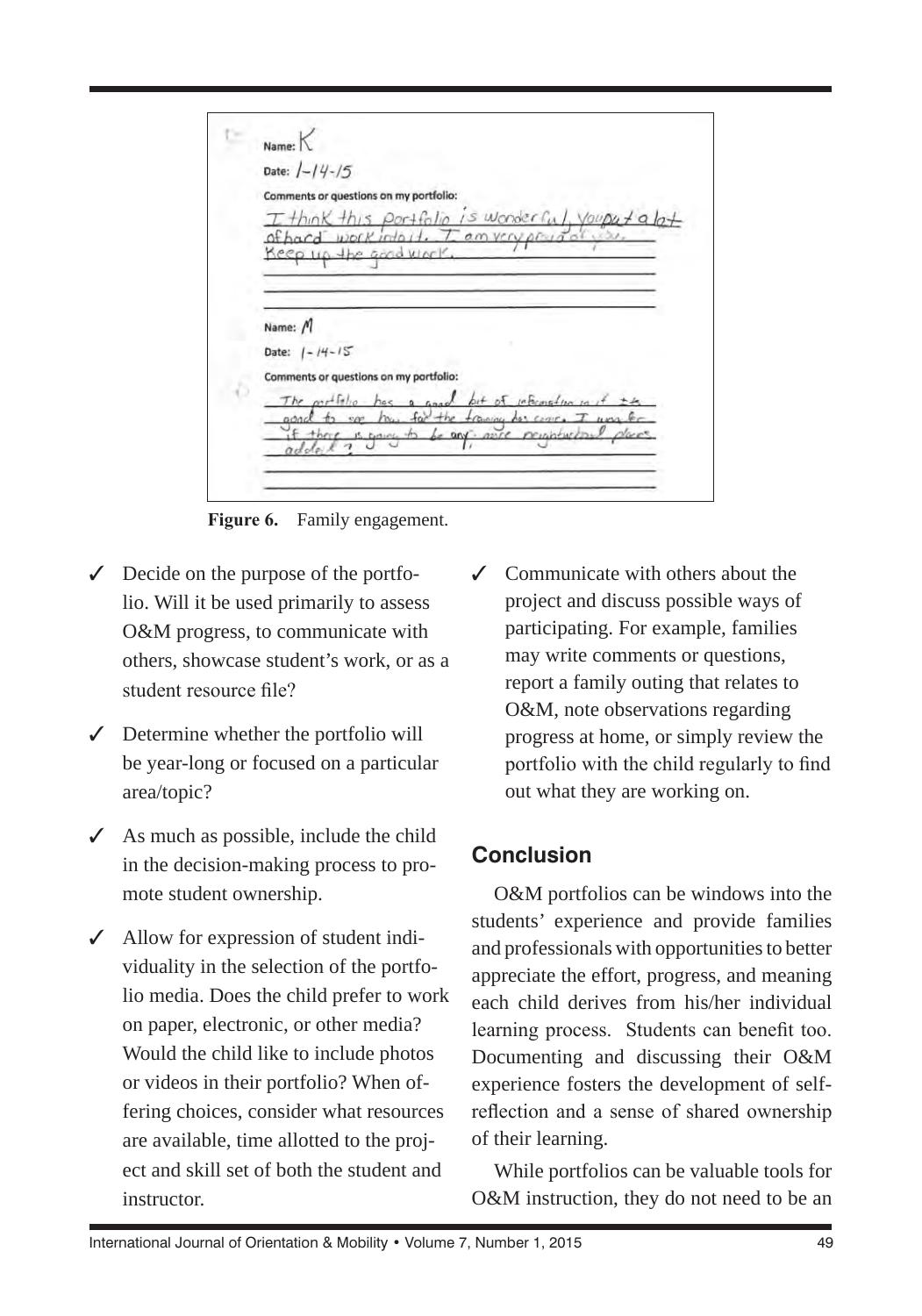"all or none" proposition. Not all students enjoy or appreciate the process involved in portfolio development and sometimes time and logistics may conspire against its implementation. It is also possible to identify "mini" projects that do not last the whole year but are suitable for a particular unit or goal (e.g., the use of public transportation) and create a portfolio around those.

While there are many ways to approach student portfolios, and teacher/student creativity has no limits, the key idea remains that student portfolios are an expression of student individuality and represent *their experience* of the O&M process.

## **References**

- Carothers, D. E., & Taylor, R. L. (2003). The use of portfolios for students with autism. *Focus on Autism and Other Developmental Disabilities*, *18*(2), 125-128.
- Conderman, G. J., Ikan, P. A., & Hatcher, R. E. (2000). Student-led conferences in inclusive settings. *Intervention in School and Clinic, 36*(1), 22-26.
- Davis, J. (2009). The effect of using portfolios on student-parent and parentteacher communication. In M. S. Plakhotnik, S. M. Nielsen, & D. M. Pane (Eds.), *Proceedings of the English Annual College of Education & GNS Research conference* (pp. 27-32). Miami: Florida International University.
- Englund, L. W. (2009). Designing a web site to share information with parents. *Intervention in School and Clinic*, *45*(1), 45-51.
- Fazzi, D., & Petersmyer, B. A. (2001). *Imagining the possibilities: Creative*

*approaches to orientation and mobility instruction for persons who are visually impaired*. New York: AFB Press.

- Herbert, E. A. (2001). *The power of portfolios: What children can teach us about learning and assessment. The Jossey-Bass Education Series*. Jossey-Bass, 989 Market Street, San Francisco, CA 94103.
- Jardine, A. S. (1995). Key points of the "authentic assessment portfolio." *Intervention in School and Clinic, 31*(4), 252-253.
- Juniewicz, K. (2003). Student portfolios with a purpose. *The Clearing House*, *77*(2), 73-77.
- Lynch, E. M., & Struewing, N. (2001). Children in context: Portfolio assessment in the inclusive early childhood classroom. *Young Exceptional Children*, *5*, 2-10.
- Marian, J., Browne, B., & Wallin, C. (2006). Using portfolio assessment to document developmental progress of infants and toddlers. *Young Exceptional Children*, *10*(1), 22-32.
- Paulson, F., Paulson, P., & Meyer, C. (1991). What makes a portfolio a portfolio? *Educational Leadership, 8*, 60-63.
- Perla, F. (2009). Orientation and mobility and the question of ownership. *AER Journal: Research and Practice in Visual Impairment and Blindness, 2*(1), 18-20.
- Safer, N., & Fleischman, S. (2005). Research matters/how student progress monitoring improves instruction. *Educational Leadership*, *62*(5), 81-83.
- Seitz, H., & Bartholomew, C. (2008). Powerful portfolios for young children. *Early Childhood Education Journal*, *36*(1), 63-68.